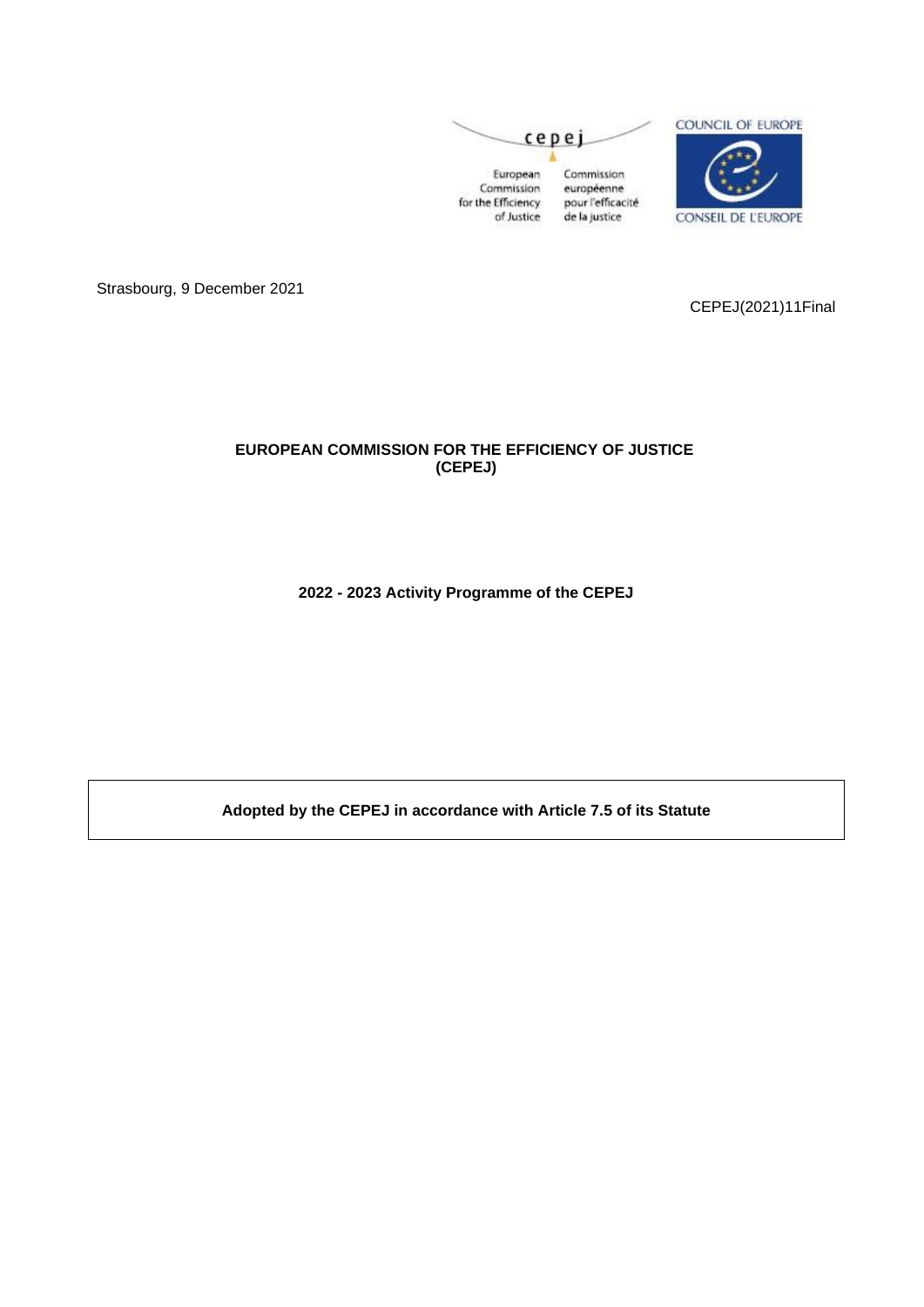1. The Committee of Ministers has entrusted the European Commission for the Efficiency of Justice (hereafter "CEPEJ") with the mission of working with member States to promote effective implementation of Council of Europe instruments concerning the organisation of judicial systems, promoting justice as an efficient public service functioning with quality and taking the users of the justice system into account, and helping to disencumber the European Court of Human Rights by offering member States effective solutions prior to legal proceedings, preventing violations of Article 6 of the European Convention on Human Rights.

2. Under Article 2 of its Statute, contained in the Committee of Ministers' Resolution [Res\(2002\)12,](https://search.coe.int/cm/Pages/result_details.aspx?Reference=Res(2002)12) the CEPEJ is required to:

- examine the results achieved by the different judicial systems, using common statistical criteria and means of evaluation,
- analyse problems and areas for possible improvements, and
- identify concrete ways of improving the evaluation and functioning of member States' judicial systems, regard being had to the specific needs of each State.

3. The independence and efficiency of justice remain among the [key strategic priorities](https://rm.coe.int/strategic-framework-of-the-council-of-europe/1680a07810) of the [Organisation](https://rm.coe.int/strategic-framework-of-the-council-of-europe/1680a07810) as set out in the four-year strategic framework 2022-2025 of the Secretary General of the Council of Europe, in particular the tasks concerning "The independence, efficiency and resilience of the judicial systems of our member states" and the "Artificial intelligence and the broader impact of digital transformation and the use of new technologies on human rights, democracy and the rule of law", in accordance with Article 3 of the Statute of the Council of Europe. This programme is also in line with the Council of Europe Contribution [to the United Nations 2030 agenda for sustainable development goals](https://www.coe.int/fr/web/un-agenda-2030) – Goal 16: Access to justice.

4. The CEPEJ's activity contributes to the implementation of the "Council of Europe Plan of Action on Strengthening Judicial Independence and Impartiality" adopted by the Committee of Ministers on 13 April 2016 following the report by the Secretary General "on the state of democracy, human rights and the rule of law in Europe".

5. This programme is designed around six areas of responsibility vested in the CEPEJ:

a. developing tools for analysing the functioning of justice and ensuring that public policies of justice are geared towards greater efficiency and quality,

b. obtaining an in-depth knowledge of the timeframes of proceedings for reaching optimum and foreseeable judicial time,

c. promoting quality of judicial systems and courts,

d. developing targeted co-operation at the request of a member or partner State and promoting among the stakeholders in the member or partner States the implementation of the measures and the use of the tools designed by the CEPEJ,

e. analysing and developing relevant tools on emerging issues such as the use of cyberjustice and artificial intelligence in judicial systems as regards the efficiency and quality of judicial systems,

f. strengthening relations with users of the justice system, as well as national and international bodies.

6. It includes co-operation programmes (including Joint programmes with the European Union) for promoting the concrete implementation of the CEPEJ methodology and tools by justice decision-makers and in courts, as an integral part of the CEPEJ's own activities. Such activities offer a genuine added value in the field of justice to the member States and non-member States seeking for closer co-operation with the Council of Europe.

7. Where appropriate, the activities will be carried out in co-operation with the relevant Council of Europe committees, as well as the observers to the CEPEJ.

8. The activity programme is implemented according to available budgetary resources (ordinary budget and other budgetary resources), under the CEPEJ's overall authority, in accordance with the responsibilities laid down in Resolution [Res\(2002\)12.](https://search.coe.int/cm/Pages/result_details.aspx?Reference=Res(2002)12) Within its responsibilities, the CEPEJ Bureau prepares the ground for this work and issues the necessary guidance.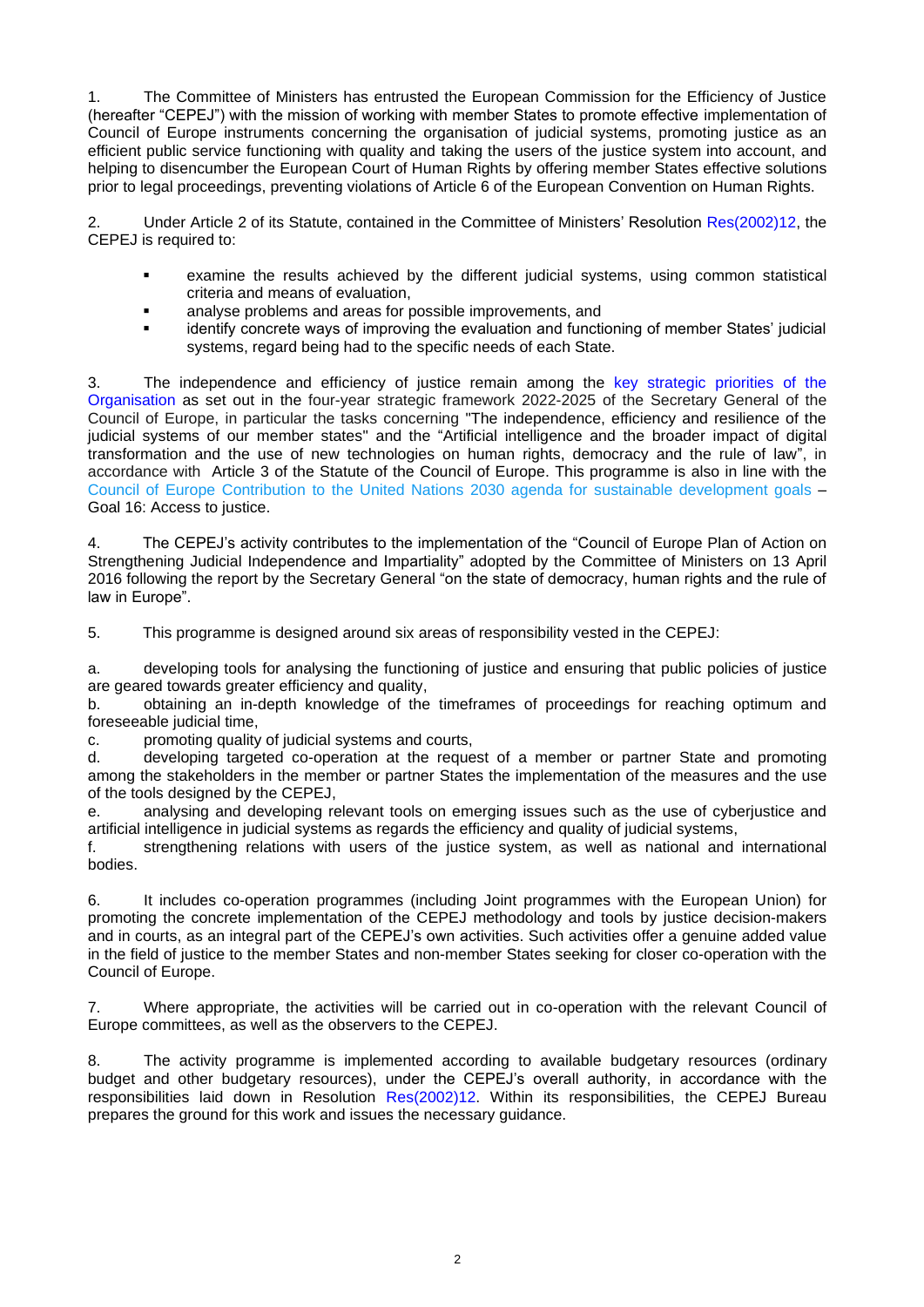| <b>General Responsibilities</b><br>of CEPEJ (a) | Develop tools for evaluating and analysing the functioning of justice and ensuring that public policies of justice are geared<br>towards greater efficiency and quality                                                                                                                                                                                                                                                                                                                                                                                                                                                                                                                                                                                                                                                                                                                                                                                                                                                                                                                 |                                                                                                                                                                                                                                                                                                                                  |                                                                                                                                                                                                                                                                      |  |
|-------------------------------------------------|-----------------------------------------------------------------------------------------------------------------------------------------------------------------------------------------------------------------------------------------------------------------------------------------------------------------------------------------------------------------------------------------------------------------------------------------------------------------------------------------------------------------------------------------------------------------------------------------------------------------------------------------------------------------------------------------------------------------------------------------------------------------------------------------------------------------------------------------------------------------------------------------------------------------------------------------------------------------------------------------------------------------------------------------------------------------------------------------|----------------------------------------------------------------------------------------------------------------------------------------------------------------------------------------------------------------------------------------------------------------------------------------------------------------------------------|----------------------------------------------------------------------------------------------------------------------------------------------------------------------------------------------------------------------------------------------------------------------|--|
| <b>Specific Objectives</b>                      | To have a detailed knowledge of European<br>judicial systems and the evolution of the day-<br>to-day functioning of the courts, in order to<br>facilitate the reform process in the member<br><b>States and beyond</b>                                                                                                                                                                                                                                                                                                                                                                                                                                                                                                                                                                                                                                                                                                                                                                                                                                                                  | To provide expertise for the analysis of the functioning of judicial systems to better assess<br>efforts made in the field of judiciary reforms and to strengthen mutual confidence between<br>the judicial systems of member States, in particular as regards efficiency, quality and<br>accountability of the judicial systems |                                                                                                                                                                                                                                                                      |  |
| <b>Tasks</b>                                    | Implementation of the 2022 evaluation cycle<br>(2020 data) in the member States and<br>volunteer observer States (including Israel,<br>Morocco and Kazakhstan)<br>Preparation and adoption of the evaluation<br>report of judicial systems (Edition 2022)<br>structured around specific issues (budget,<br>professionals, organisation and users of the<br>courts, efficiency and quality) and the<br>enrichment of the CEPEJ-STAT data base<br>Promotion of the 2022 evaluation report<br>highlighting European trends and country<br>fiches. In parallel, CEPEJ-STAT to evolve to<br>be more interactive for the user<br>Launching of the 2024 evaluation cycle (2022)<br>data): adaptation of the electronic Scheme<br>(CEPEJ-COLLECT), information of the<br>national correspondents<br>Implementation of the peer review co-<br>operation process on national judicial statistics<br>in order to be more compatible with CEPEJ-<br><b>COLLECT</b><br>Evaluation of the functioning of judicial<br>systems in members, observers and partners<br>States, from the CEPEJ methodology | Co-operation with the European<br>Commission consisting of the preparation<br>of an annual Study, based on the CEPEJ<br>methodology, evaluating the functioning of<br>judicial systems to be used for the<br>preparation of the "EU Justice<br>Scoreboard"                                                                       | Co-operation with the European<br>Commission consisting of the preparation of<br>an annual Study, based on the CEPEJ<br>methodology, evaluating efficiency, quality<br>and accountability of Western Balkans and<br>EaP judicial systems ("Justice Dashboard<br>EaP' |  |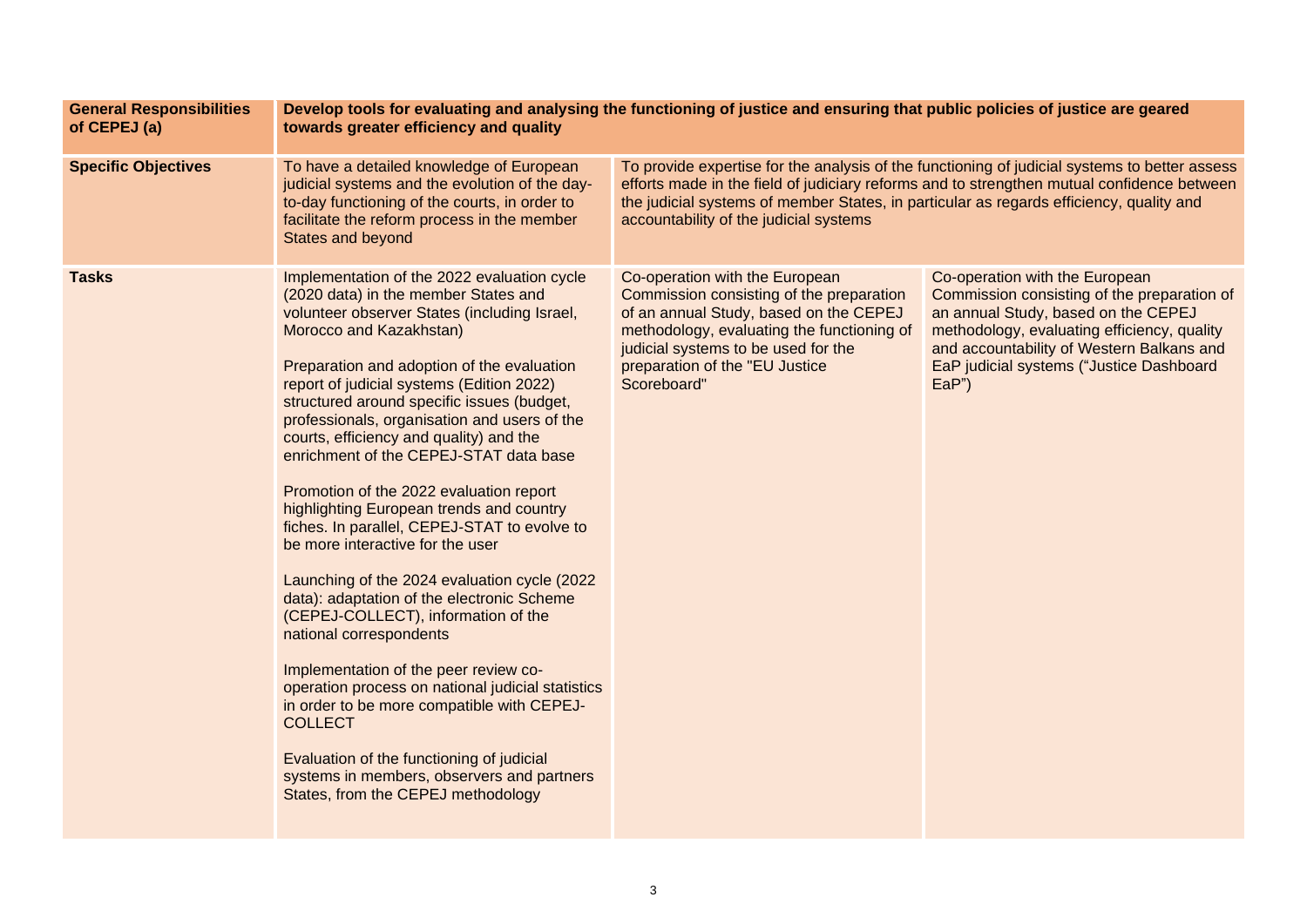| <b>General Responsibilities of</b><br>CEPEJ (b) | Contribute to the respect by courts of the timeframes of proceedings for reaching optimum and foreseeable judicial<br>timeframes and enable efficient court management                                      |                                                                                                                                                                                                                                                                                                       |  |
|-------------------------------------------------|-------------------------------------------------------------------------------------------------------------------------------------------------------------------------------------------------------------|-------------------------------------------------------------------------------------------------------------------------------------------------------------------------------------------------------------------------------------------------------------------------------------------------------|--|
| <b>Specific Objectives</b>                      | To develop tools to improve judicial time management to find<br>remedies for excessive length of proceedings                                                                                                | To promote the implementation of the SATURN tools and<br>guidelines within courts                                                                                                                                                                                                                     |  |
| <b>Tasks</b>                                    | Development of guidelines allowing the implementation of a<br>system of case weighting<br>Development of a tool to detect delays in civil proceedings<br>Updating of guidelines on judicial time management | Implementation of the court coaching programs on judicial time<br>management in volunteer European courts<br>Development of tailor-made programs for supporting the<br>implementation of SATURN tools in a large number of courts<br>Collection of good practices concerning judicial time management |  |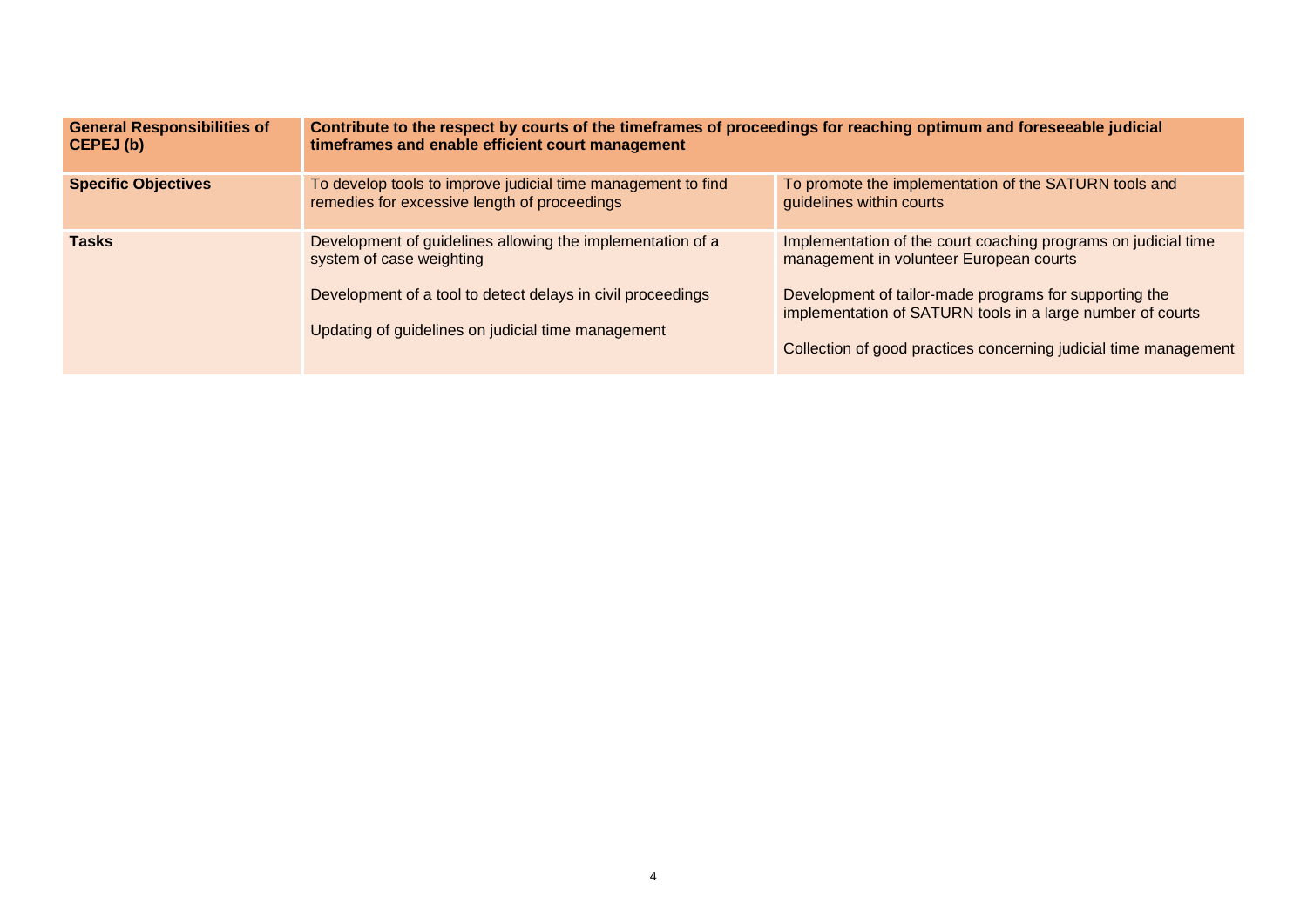| <b>General responsibilities</b><br>of CEPEJ c) | Promote quality of judicial systems and courts                                                                                                                                                                                                                                                                                                                                                                                                                                                                              |                                                                                                |                                                                                                                                                                                                                  |                                                                                                                                                                                                                                                                                                                                                                                                                                                                              |                                                                                                                                                                    |                                                                                                                               |
|------------------------------------------------|-----------------------------------------------------------------------------------------------------------------------------------------------------------------------------------------------------------------------------------------------------------------------------------------------------------------------------------------------------------------------------------------------------------------------------------------------------------------------------------------------------------------------------|------------------------------------------------------------------------------------------------|------------------------------------------------------------------------------------------------------------------------------------------------------------------------------------------------------------------|------------------------------------------------------------------------------------------------------------------------------------------------------------------------------------------------------------------------------------------------------------------------------------------------------------------------------------------------------------------------------------------------------------------------------------------------------------------------------|--------------------------------------------------------------------------------------------------------------------------------------------------------------------|-------------------------------------------------------------------------------------------------------------------------------|
| <b>Specific Objectives</b>                     | To implement the principles of<br>the CEPEJ European Ethical<br>Charter on the use of artificial<br>intelligence in judicial systems<br>and their environment<br>(hereafter "CEPEJ Charter")                                                                                                                                                                                                                                                                                                                                | To improve<br>access to justice<br>for the court users                                         | <b>To support States</b><br>and courts to<br>measure the quality<br>of justice                                                                                                                                   | To improve the general<br>framework concerning<br>the career of judges                                                                                                                                                                                                                                                                                                                                                                                                       | To measure the<br>perception that<br>users have of<br>their judicial<br>system                                                                                     | To strengthen<br>the use of<br>mediation within<br>the judicial<br>system                                                     |
| <b>Tasks</b>                                   | Dissemination of the CEPEJ<br><b>Charter and effective</b><br>implementation of its principles<br>in particular by:<br>Operationalisation of<br>T.<br>the principles of the<br><b>CEPEJ Charter</b><br>ii.<br>Setting up of an<br>advisory body on<br>artificial intelligence<br>(AI)<br>iii.<br>Setting up a resource<br>center on Al<br>iv.<br>Development of a<br>framework for a<br>possible pilot project of<br>labelling AI tools used<br>in justice in the light of<br>the principles of the<br><b>CEPEJ Charter</b> | Preparation of an<br>instrument on the<br>rights of people<br>with disabilities<br>and justice | Development of<br>tools, indicators<br>and means for<br>measuring the<br>quality of judicial<br>work, in particular<br>by updating the<br>checklist for<br>promoting the<br>quality of justice<br>and the courts | Preparation of a<br>checklist/framework on<br>how to evaluate the<br>work/performance of<br>judges<br>Development of a tool<br>on how to ensure<br>gender equality in the<br>recruitment and<br>promotion of judges<br>Development of a tool<br>aimed at improving the<br>quality of the working<br>environment of the<br>judge<br>Preparation of a<br><b>Charter on essential</b><br>training topics for<br>justice professionals<br>for initial and in-service<br>training | Implementation<br>of the court<br>coaching<br>programs for<br>measuring the<br>users'<br>satisfaction as<br>regards the<br>public service<br>provided by<br>courts | <b>Compilation of</b><br>best practices<br>(cases of<br>success)<br>concerning<br>mediation<br>procedures in<br>member states |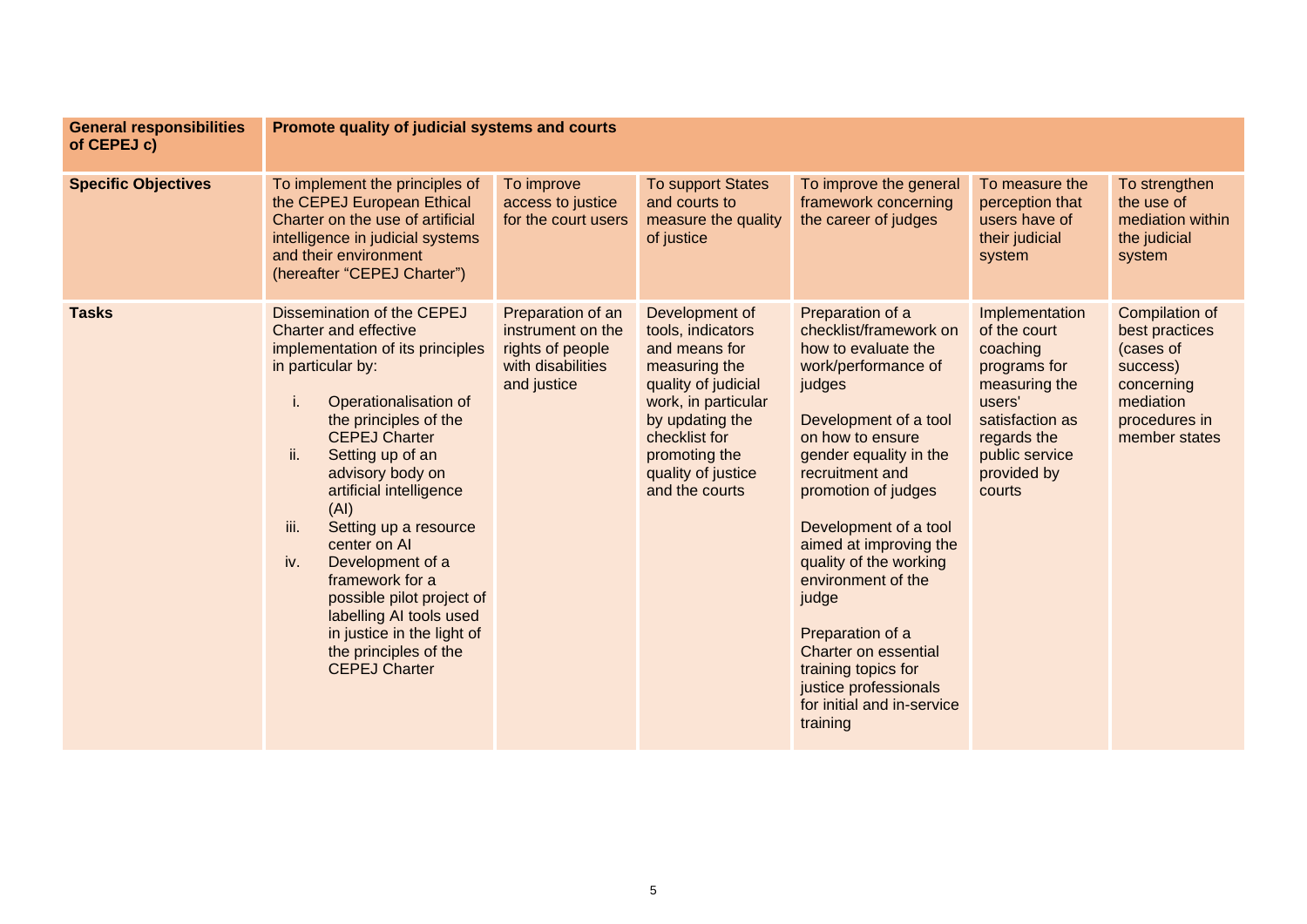| <b>General Responsibilities of</b><br>CEPEJ (d) | Develop targeted co-operation at the request of one or more States and promoting CEPEJ tools                                                                                                                                                                                                                                     |                                                                                                                                                                                                                                                                                                                                                                                                                        |  |
|-------------------------------------------------|----------------------------------------------------------------------------------------------------------------------------------------------------------------------------------------------------------------------------------------------------------------------------------------------------------------------------------|------------------------------------------------------------------------------------------------------------------------------------------------------------------------------------------------------------------------------------------------------------------------------------------------------------------------------------------------------------------------------------------------------------------------|--|
| <b>Specific Objectives</b>                      | To provide guidance for improving the organisation of judicial<br>systems and courts in some member, observer and partner<br><b>States</b>                                                                                                                                                                                       | To ensure a good knowledge of the CEPEJ's tools in the central<br>administrations and among the justice professionals and to promote<br>relations with national and international bodies competent in the<br>field of justice                                                                                                                                                                                          |  |
| <b>Tasks</b>                                    | Use of CEPEJ methodology and tools in implementing Council<br>of Europe co-operation programmes for judicial reforms<br>Answer to punctual requests by member and observer States<br>regarding specific aspects of their judicial system<br>Strengthening the pool of CEPEJ experts participating in co-<br>operation activities | Active participation of CEPEJ members and experts in the<br>implementation of the Council of Europe co-operation programs for<br>judicial reforms<br>Support to academic research and teaching<br>Provision to member States and the European legal community of<br>wide-ranging information on the operation of justice in Europe and<br>on CEPEJ tools<br>Translation of CEPEJ's documents in non-official languages |  |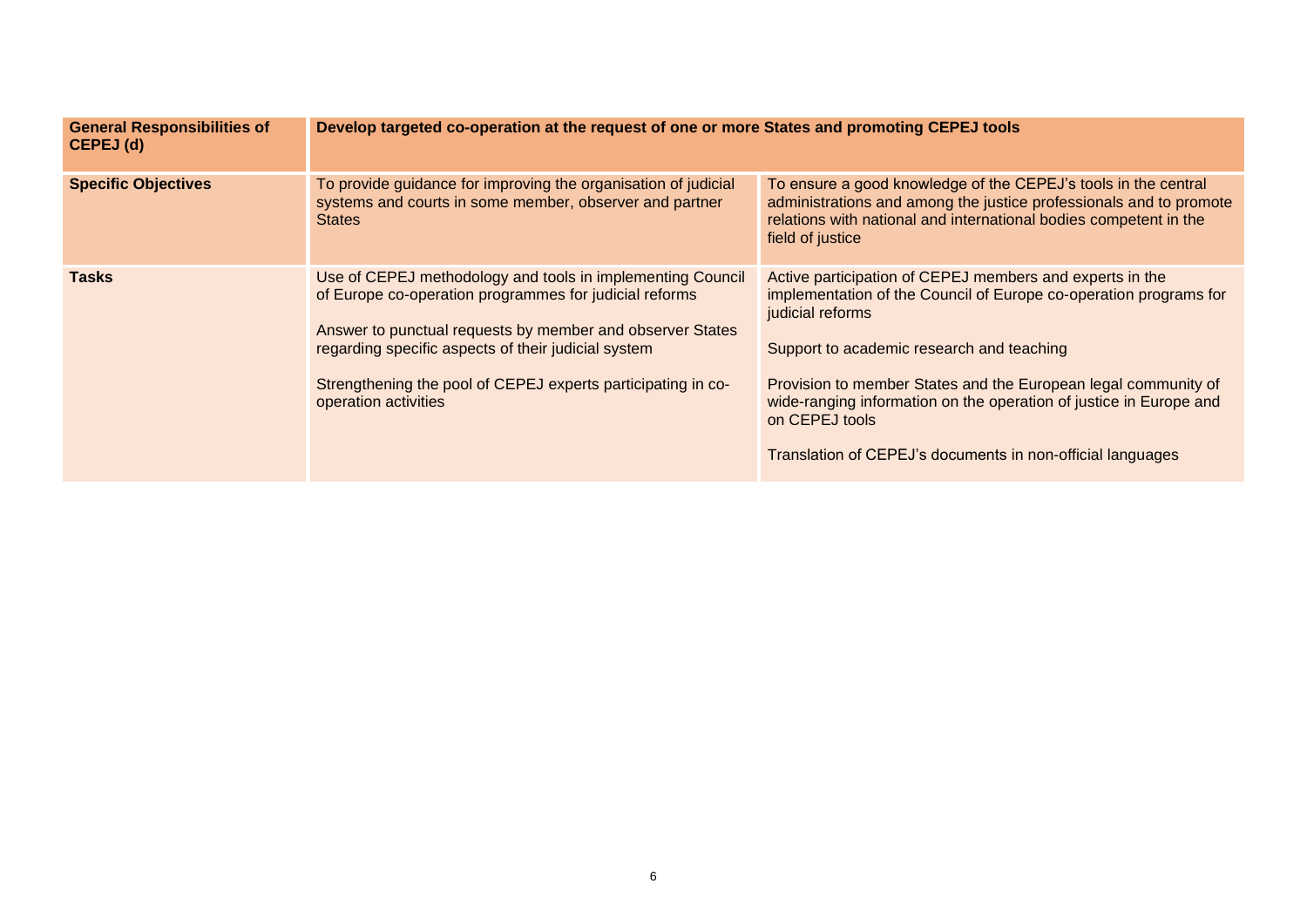| <b>General Responsibilities of</b><br>CEPEJ (e) | Analyse and develop relevant tools on emerging issues such as cyberjustice or artificial intelligence in judicial systems as<br>regards efficiency and quality                                                                                                                                                                           |                                                                                                      |                                                                                                                                                                                                                                                                                 |                                                                                                                                                               |
|-------------------------------------------------|------------------------------------------------------------------------------------------------------------------------------------------------------------------------------------------------------------------------------------------------------------------------------------------------------------------------------------------|------------------------------------------------------------------------------------------------------|---------------------------------------------------------------------------------------------------------------------------------------------------------------------------------------------------------------------------------------------------------------------------------|---------------------------------------------------------------------------------------------------------------------------------------------------------------|
| <b>Specific Objectives</b>                      | To provide public decision-makers, legal professionals and users<br>of justice with tools to support the evolution of judicial systems<br>towards cyberjustice                                                                                                                                                                           |                                                                                                      | To regularly consider the various challenges posed by<br>digitalisation of justice and use of AI in justice                                                                                                                                                                     |                                                                                                                                                               |
| <b>Tasks</b>                                    | Development of guidelines on online alternative dispute<br>resolution (ADR)<br>Development of guidelines on e-auctions<br>Development of guidelines on public jurisprudence databases<br>(use of metadata and anonymization)<br>Development of guidance on good governance and management<br>of IT reform projects and their application |                                                                                                      | Development of the CEPEJ Resource Centre on Cyberjustice and<br>AI<br>Development and steering of the European Cyberjustice Network<br>(CEPEJ-ECN)<br>Strengthen a pool of experts specialised in cyberjustice<br>Participation and organisation of fora on cyberjustice and AI |                                                                                                                                                               |
| <b>General Responsibilities of</b><br>CEPEJ (f) | Strengthen relations with users of the justice system and with national and international bodies                                                                                                                                                                                                                                         |                                                                                                      |                                                                                                                                                                                                                                                                                 |                                                                                                                                                               |
| <b>Specific Objectives</b>                      | To bring the judicial system closer to the<br>European citizen                                                                                                                                                                                                                                                                           | To facilitate the understanding of, and<br>access to, the CEPEJ's work                               |                                                                                                                                                                                                                                                                                 | To contribute to the debate and provide a<br>forum for the legal community                                                                                    |
| <b>Tasks</b>                                    | Organisation of the European Day of<br>Justice (annual)<br>Organisation of the Prize: "Crystal Scales                                                                                                                                                                                                                                    | Improvement of the website and of CEPEJ-<br><b>STAT</b><br><b>Regular updating of CEPEJ Resource</b> |                                                                                                                                                                                                                                                                                 | Provision of specific CEPEJ expertise to<br>other Council of Europe bodies, to the<br>European Union and more generally to the<br>European judicial community |

Provision of specific expertise in the field of justice

center on cyberjustice and AI

Organisation of the European Prize: "Junior Crystal Scales of Justice"

of Justice" (biennial, 2023)

(biennial, 2022)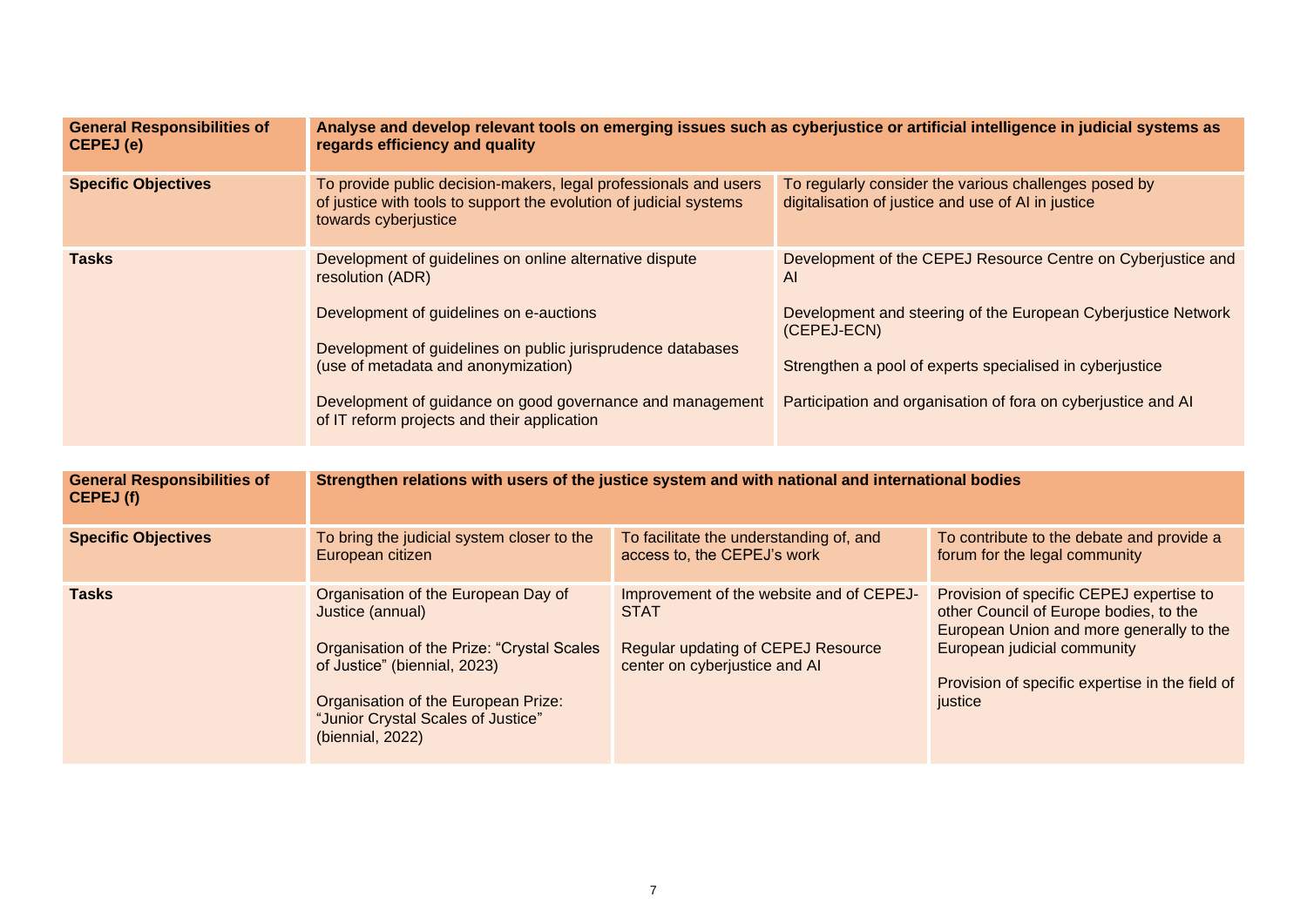#### **Means of the CEPEJ to accomplish its tasks**:

4 plenary meetings of the CEPEJ

4 meetings of the Bureau of the CEPEJ

5 meetings of the CEPEJ-GT-EVAL (other online meetings can be organised as needed)

4 meetings of the CEPEJ-SATURN (other online meetings can be organised as needed)

4 meetings of the CEPEJ-GT-QUAL (other online meetings may be organised as necessary)

4 meetings of the CEPEJ-GT-CYBERJUST (further online meetings can be organised as needed)

2 meetings of the Network of National Correspondents (further online meetings can be organised as needed)

2 meetings of the CEPEJ Network of Pilot courts

2 online meetings of the CEPEJ European Cyberjustice Network (further online meetings can be organised if needed)

Ad hoc visits of a CEPEJ-GT-EVAL / Secretariat delegation to the member states when needed for data collection

Peer review visits (5 maximum with 3 experts)

Participation of representatives of the CEPEJ and the CEPEJ Secretariat in various fora to present the various CEPEJ tools

CEPEJ-COLLECT and CEPEJ-STAT

Specific cooperation programmes in collaboration with other partners (including the EU)

2 training meetings for CEPEJ experts

Skills and availability of CEPEJ experts

CEPEJ means of communication: website, presence on social networks, CEPEJ newsletter

European Day of Justice

Crystal Scales of Justice Prize and Junior Crystal Scales of Justice Prize (jury meetings and prize-giving event)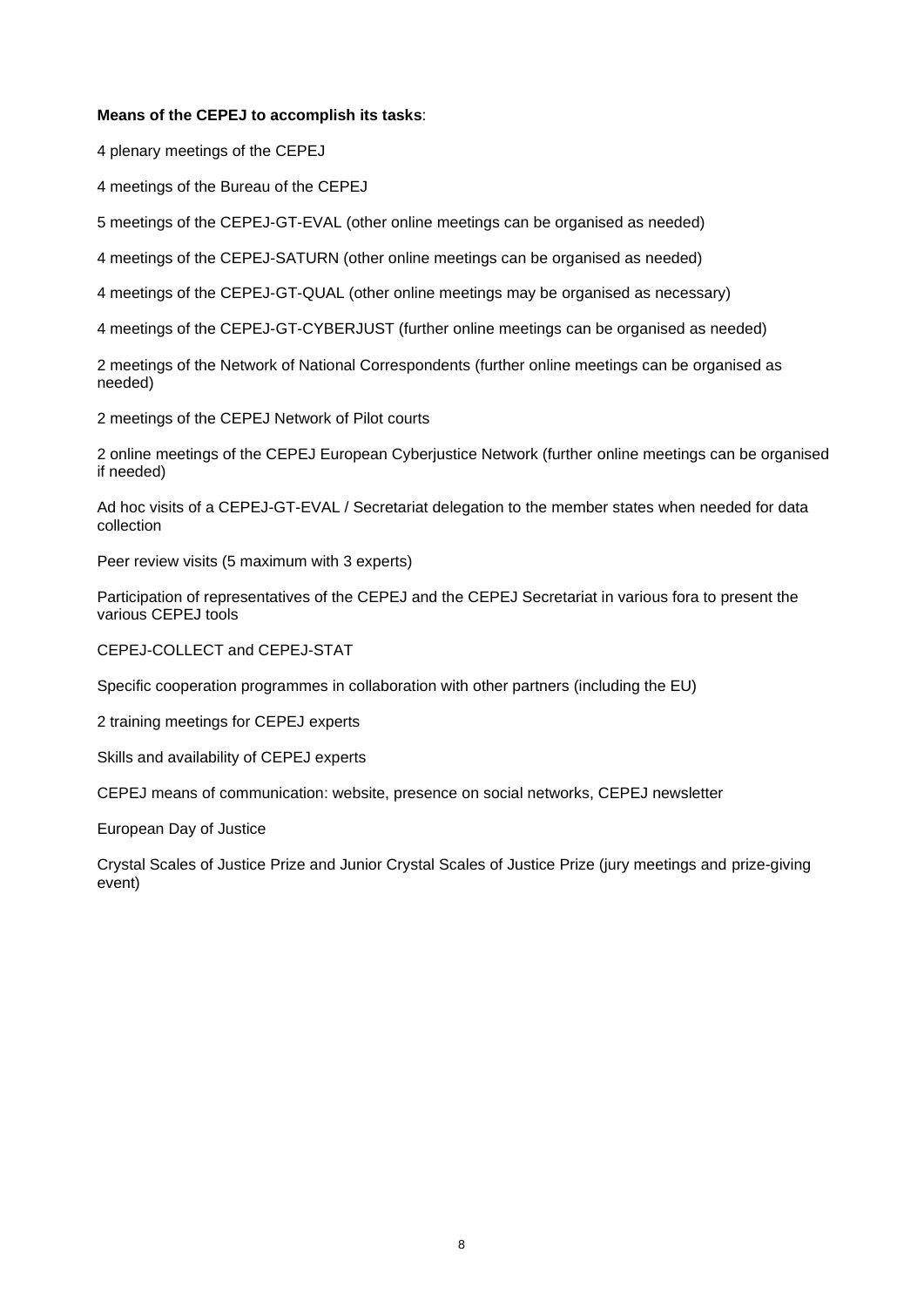Terms of reference of the Working Group on evaluation of judicial systems (CEPEJ-GT-EVAL) 2022-2023

#### **1. Tasks**

In accordance with article 7.2.b of Appendix 1 to Resolution [Res\(2002\)12,](https://search.coe.int/cm/Pages/result_details.aspx?Reference=Res(2002)12) and under the authority of the European Commission for the Efficiency of Justice (CEPEJ), the Working Group on evaluation of judicial systems (CEPEJ-GT-EVAL) is instructed to implement the common tool set up by the CEPEJ which aims at evaluating in an objective manner the functioning of the judicial systems in Europe and those of its observers.

In order to fulfil its tasks, the CEPEJ-GT-EVAL shall in particular:

- a. determine and follow the implementation of the 2022 evaluation cycle of the European judicial systems (2020 data), including the national judicial data collection and processing and prepare the draft evaluation report, to be adopted at the 38th plenary meeting of the CEPEJ;
- b. make proposals for the appropriate use of the results achieved by the evaluation exercise that constitutes the basis of the Report "European judicial systems - 2022 edition" and allowing the development of indicators and the identification of orientations and trends observed among judicial systems in Europe, so that they may be used in a concrete and fruitful manner in public policies of justice;
- c. pursue the development of the interactive CEPEJ-STAT database;
- d. ensure the proper information and communication regarding the Edition 2022 of the Report and assess the impact of the Report in the member States;
- e. initiate, follow and approve studies using the data of the Report "European judicial systems Edition 2022", with a view to publishing them;
- f. organise the 2024 evaluation cycle (based on 2022 data), by advising in due time the national correspondents, organising the concrete modalities for data collection and processing as well as anticipating the structure and the outline of the next Report so as to guide the data processing;
- g. coordinate and supervise the preparation of the CEPEJ Study supporting the annual publication of the "EU Justice Scoreboard", consisting in collecting and analysing data on the functioning of the judicial systems of the EU Member States, following the established CEPEJ methodology;
- h. coordinate and supervise the preparation of the CEPEJ Evaluation report by collecting and analysing data on the functioning of the judicial systems in Western Balkans Beneficiaries (exercise known as the European Union – CEPEJ "Dashboard Western Balkans");
- i. coordinate and supervise the preparation of the CEPEJ Evaluation report by collecting and analysing data on the functioning of the judicial systems in Eastern Partnership Beneficiaries (exercise known as the European Union – CEPEJ "Justice Dashboard Eap");
- $j.$  improve the coherence of the processes of all evaluation exercises (see f, g, h, I above);
- k. organise the implementation of the peer review co-operation process on judicial statistics, analyse the conclusions of this process and, where appropriate, make recommendations aiming to:
	- support member States in improving the quality of their judicial statistics and developing their statistics system,
	- facilitate the exchange of experiences between national judicial statistics systems,
	- sharing good practices, identifying common indicators and facilitating knowledge transfer, - contribute to ensuring the transparency and accountability of the CEPEJ process for
	- evaluating European judicial systems and to improving the process;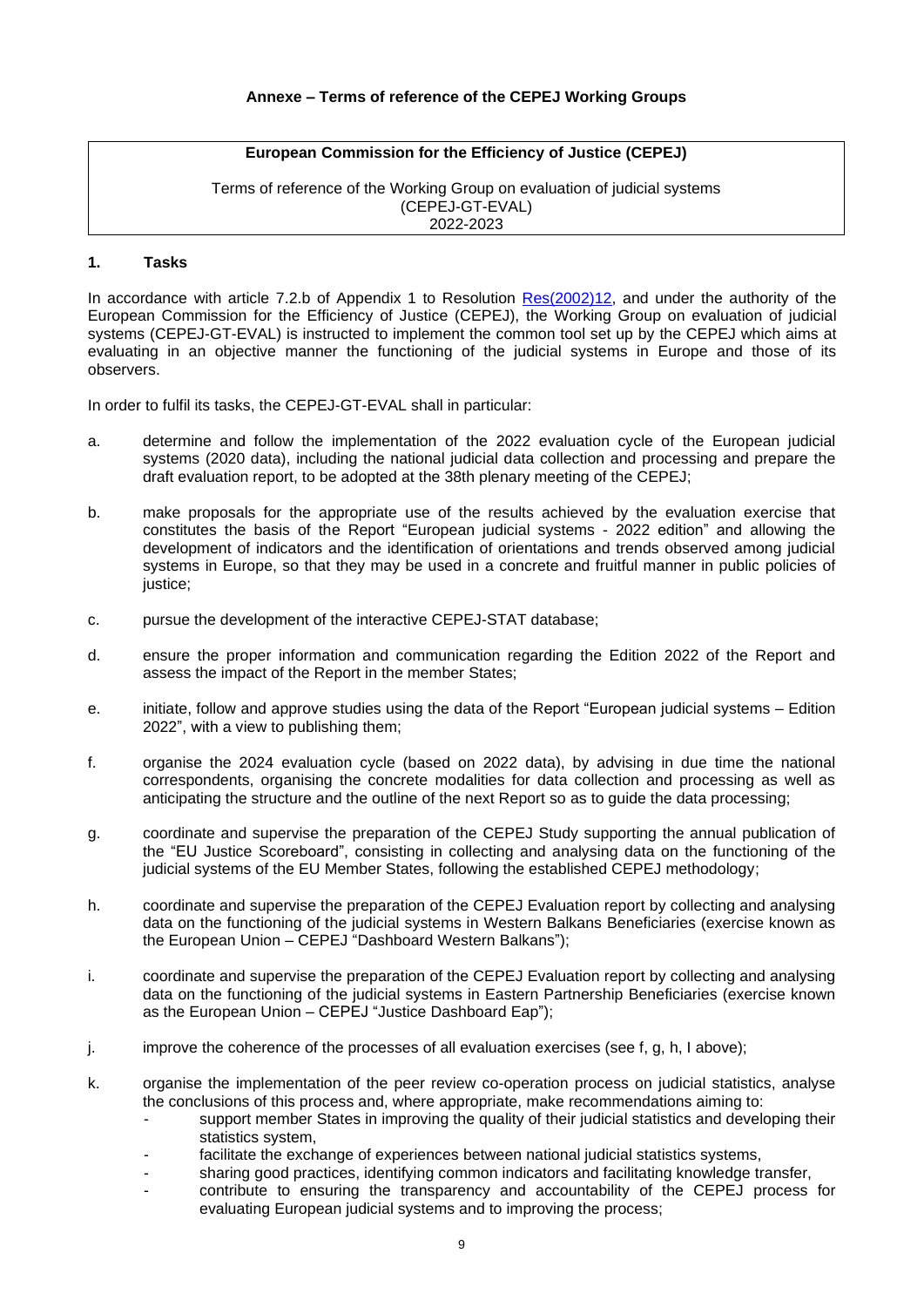- l. organize *ad hoc* visits to member States in which difficulties have been observed in respect of the data submitted;
- a. contribute to the HELP training modules reflecting the work in the field of evaluation;
- b. contribute to the implementation of the relevant co-operation programmes;
- m. set up and develop, in co-operation with the CEPEJ-GT-QUAL, CEPEJ-GT-CYBERJUST and the CEPEJ-SATURN, tools and indicators for measuring the performance of justice systems and courts.

## **2. Composition**

The CEPEJ-GT-EVAL shall be composed of 6 members of the CEPEJ or experts, as well as possibly 2 substitute members, proposed by member States through their CEPEJ members and appointed by the CEPEJ Bureau, with an in-depth knowledge in the field of the evaluation of judicial systems. Their travel and subsistence expenses are to be borne by the budget of the Council of Europe. Other experts appointed by the member States might participate in its work, at their own expenses.

The relevant Council of Europe and European Union bodies may be represented to the CEPEJ-GT-EVAL without the right to vote or defrayal of expenses.

The non-governmental organisations granted observer status with the CEPEJ may be invited by the Bureau to participate in the work of the CEPEJ-GT-EVAL, if the Bureau considers their attendance relevant for the quality of the work.

## **3. Working structures and methods**

The CEPEJ-GT-EVAL will organise 5 meetings and evaluation visits can be organised in some member States or observer States participating to the evaluation cycle (on States request and subject to budgetary availability).

In carrying out its terms of reference, the CEPEJ-GT-EVAL may in particular be supported by the Network of national correspondents entrusted with the coordination of the answers to the evaluation Scheme.

It will also coordinate its work with other relevant CEPEJ's working groups (namely the CEPEJ-SATURN, CEPEJ-GT-QUAL and CEPEJ-GT-CYBERJUST)

It may also seek the advice of external experts and have recourse to studies by consultants.

## **4. Duration**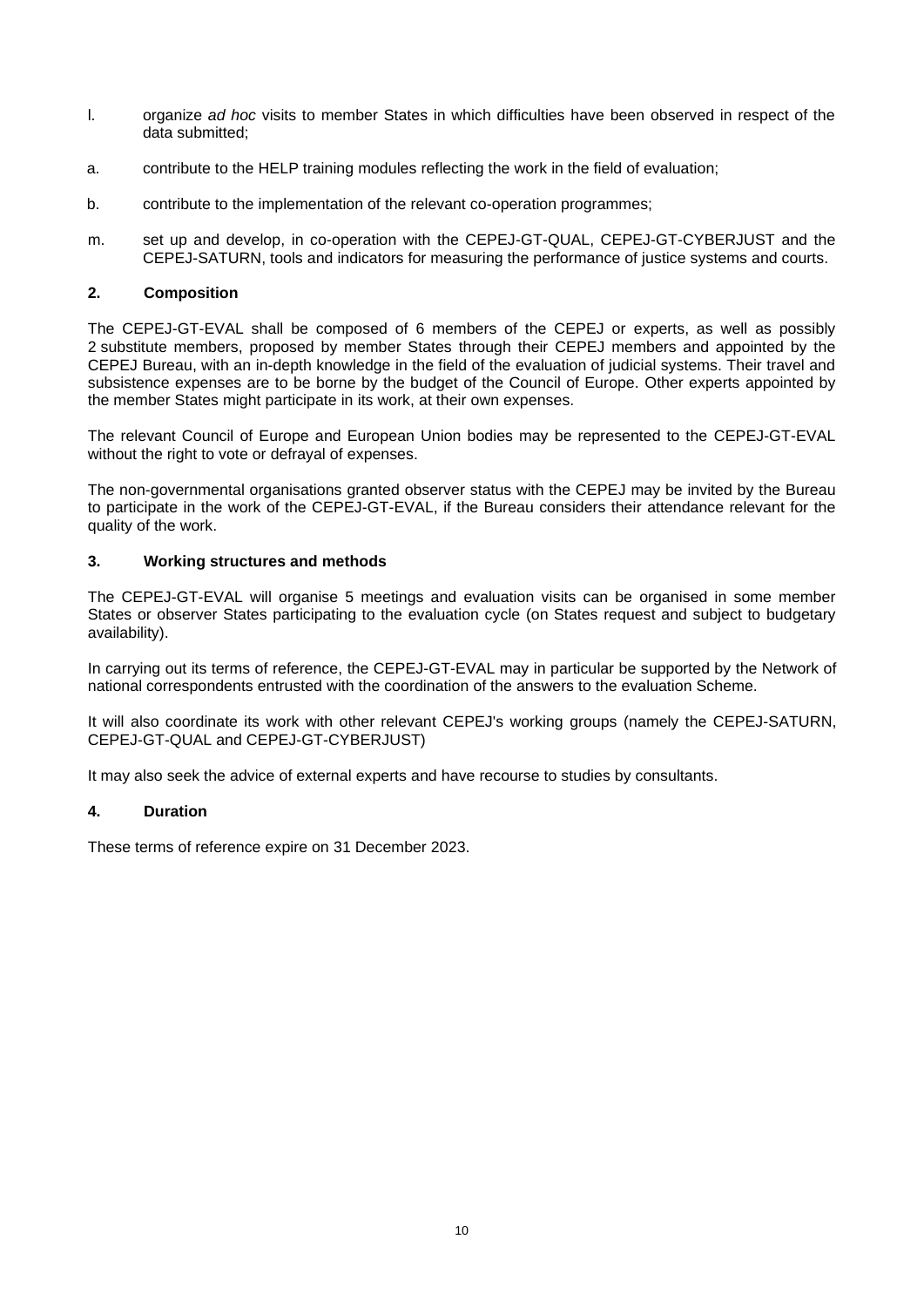Terms of reference of the Working group on judicial time management (CEPEJ-SATURN $^{\prime})$ 2022-2023

## **1. Tasks**

According to article 7.2.b of annex 1 to Resolution [Res\(2002\)12,](https://search.coe.int/cm/Pages/result_details.aspx?Reference=Res(2002)12) and under the authority of the European Commission for the Efficiency of Justice (CEPEJ), the Working group on judicial time management (CEPEJ-SATURN) is in charge of collecting specific information necessary for obtaining a sufficiently detailed knowledge of judicial timeframes in the member States and is instructed to develop tools to improve the efficiency of court management in order to enable member States to implement policies aiming to prevent violations of the right to a fair trial within a reasonable time as protected by Article 6 of the European Convention on Human Rights.

In order to fulfil its mandate, the CEPEJ-SATURN shall in particular:

a. develop a tool enabling to better analyse the various timeframes according to the various steps of the civil procedure;

b. development of guidelines allowing the implementation of a system of case weighting;

c. draft a proposal to update the Recommendation No. R (86)12 of the Committee of Ministers to Member States concerning measures to prevent and reduce the excessive workload in the courts;

d. develop tools supporting courts and justice professionals in improving judicial time management and court management, for example by updating the CEPEJ Time management checklist<sup>2</sup>;

e. promote and assess the implementation in the member States of the SATURN Guidelines for judicial time management and update the Guidelines as needed;

f. develop a compilation of good practices analysing success factors concerning judicial time management in member States, taking into account the CEPEJ Compendium of good practices on judicial time management<sup>3</sup>;

g. contribute to the HELP training modules reflecting the work in the field of judicial time management;

h. contribute to the implementation of the relevant co-operation programmes.

## **2. Composition**

The CEPEJ-SATURN is composed of 6 members of the CEPEJ or experts, as well as possibly 2 substitute members, proposed by member States through the CEPEJ members and appointed by the CEPEJ Bureau, with an in-depth knowledge in the field of judicial timeframes. Their travel and subsistence expenses will be borne by the budget of the Council of Europe. Other experts appointed by the member States might participate in its work, at their own expenses.

The relevant Council of Europe and European Union bodies may be represented on the Steering group without the right to vote or defrayal of expenses.

The non-governmental organisations granted observer status with the CEPEJ may be invited by the Bureau to participate in the work of the Working group, if the Bureau considers their attendance relevant for the quality of the work.

#### **3. Working structures and methods**

The CEPEJ-SATURN will hold 4 meetings (subject to budgetary availability).

<sup>1</sup> *Study and Analysis of judicial Time Use Research Network*

<sup>2</sup> CEPEJ(2005)12REV

<sup>3</sup> CEPEJ(2006)13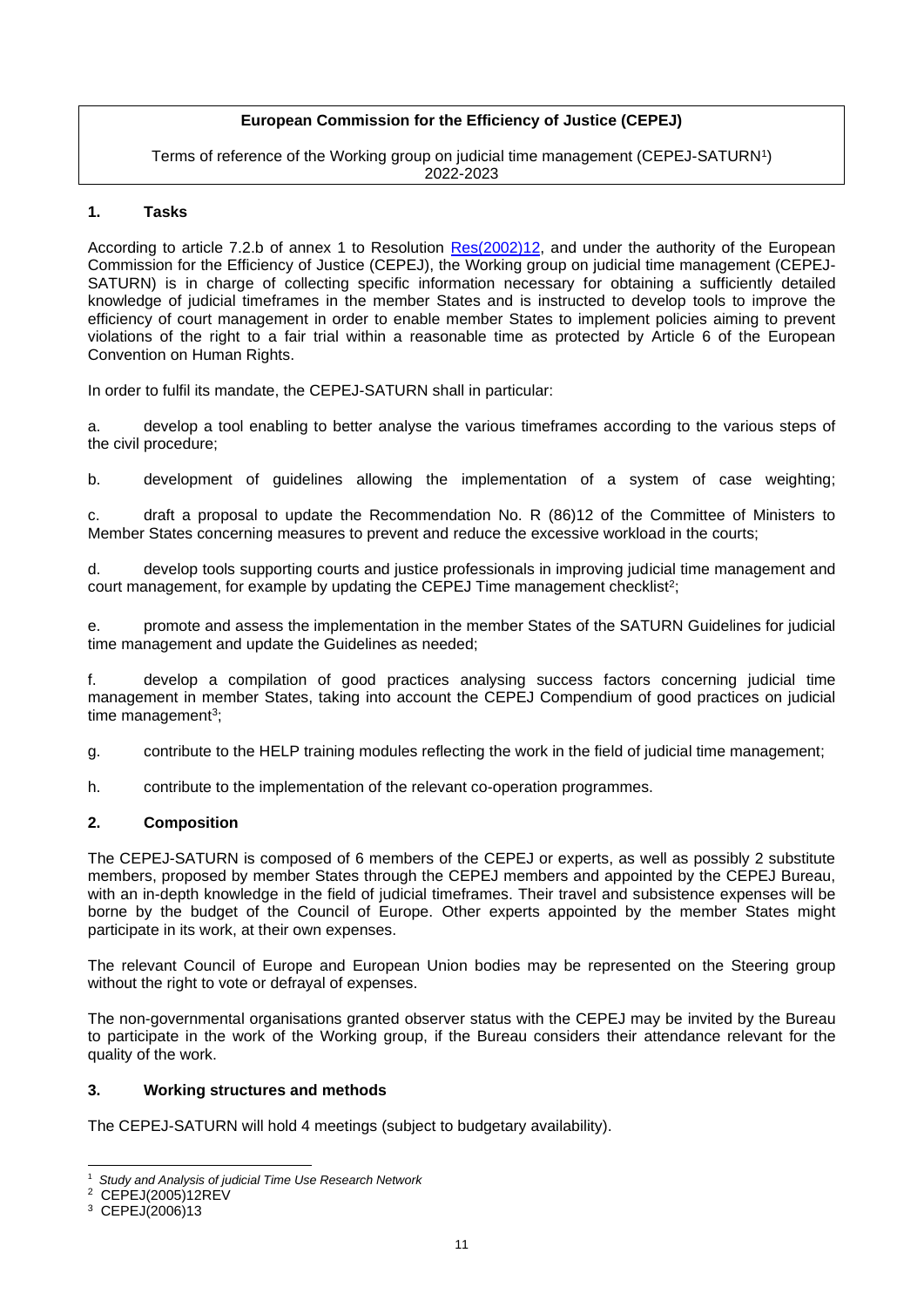In carrying out its terms of reference, the CEPEJ-SATURN might rely on the CEPEJ Network of Pilot courts.

It will also coordinate its work with other relevant CEPEJ's working groups (namely the CEPEJ-GT-EVAL, the CEPEJ-GT-QUAL and CEPEJ-GT- CYBERJUST). It may also the advice of external experts and have recourse to studies by consultants.

# **4. Duration**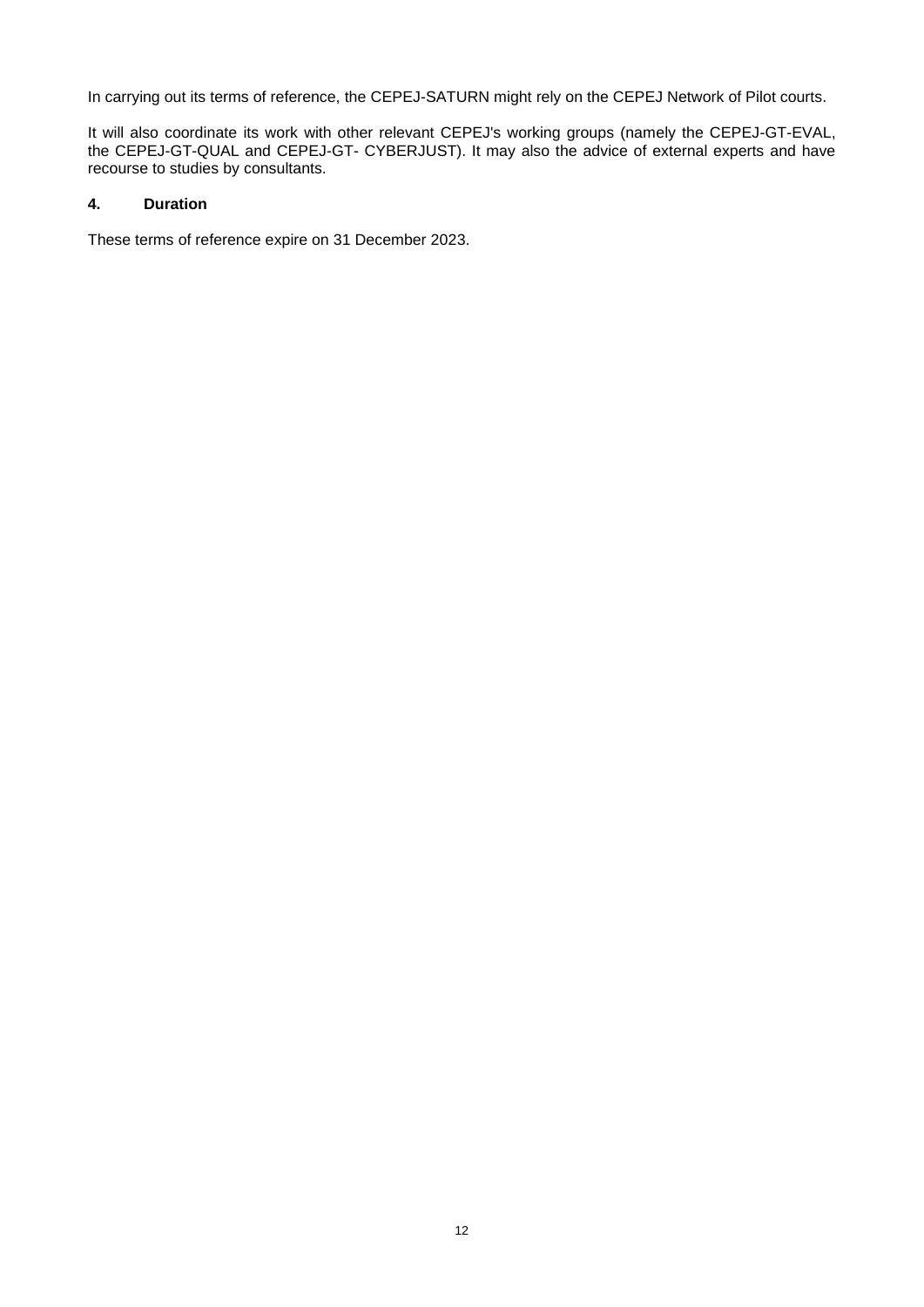Terms of reference of the Working Group on quality of justice (CEPEJ-GT-QUAL) 2022-2023

#### **1. Tasks**

In accordance with article 7.2.b of Appendix 1 to Resolution [Res\(2002\)12,](https://search.coe.int/cm/Pages/result_details.aspx?Reference=Res(2002)12) and under the authority of the European Commission for the Efficiency of Justice (CEPEJ), the Working Group on quality of justice (CEPEJ-GT-QUAL) is instructed to develop means of analysis and evaluation of the work carried out within courts with a view to improving, in the member States, the quality of the public service of the justice system, in particular vis-à-vis the expectations of the justice practitioners and users.

In order to fulfil its tasks, the CEPEJ-GT-QUAL shall in particular:

- a. develop and promote the principles of the "European Ethical Charter on the use of Artificial Intelligence in the judicial systems and their environment", by:
	- i. operationalising the principles of the Charter,
	- ii. setting-up an advisory body on artificial intelligence under its authority,
	- iii. contributing to a resource center on artificial intelligence,
	- iv. drafting a potential pilot project of labelling artificial intelligence tools used in justice in the light of the principles of the Charter;
- b. develop a tool on how to ensure gender equality in the recruitment and promotion of judges;
- c. develop a tool on the rights of people with disabilities and access to justice;
- d. develop a tool aimed at improving the quality of the working environment of the judge;
- e. draft a Charter on essential training topics for justice professionals, for initial and in-service training;
- f. develop a compilation of good practices analysing success factors concerning mediation procedures in member states;
- g. draft a framework on how to evaluate the work/performance of judges;
- h. develop tools, indicators and means for measuring the quality of judicial work, for example by updating the CEPEJ checklist for promoting the quality of justice and the courts;
- i. contribute to the HELP training modules reflecting the work in the field of quality;
- j. contribute to the implementation of the relevant co-operation programmes.

#### **2. Composition**

The CEPEJ-GT-QUAL is composed of 6 members of the CEPEJ or experts, as well as possibly 2 substitute members, proposed by member States through the CEPEJ members and appointed by the CEPEJ Bureau, with an in-depth knowledge in the field of operation of courts, analyse of judicial practice and, when necessary, mediation. Their travel and subsistence expenses will be borne by the budget of the Council of Europe. Other experts appointed by the member States may participate in its work, at their own expenses.

The relevant Council of Europe and European Union bodies may be represented to the CEPEJ-GT-QUAL without the right to vote or defrayal of expenses.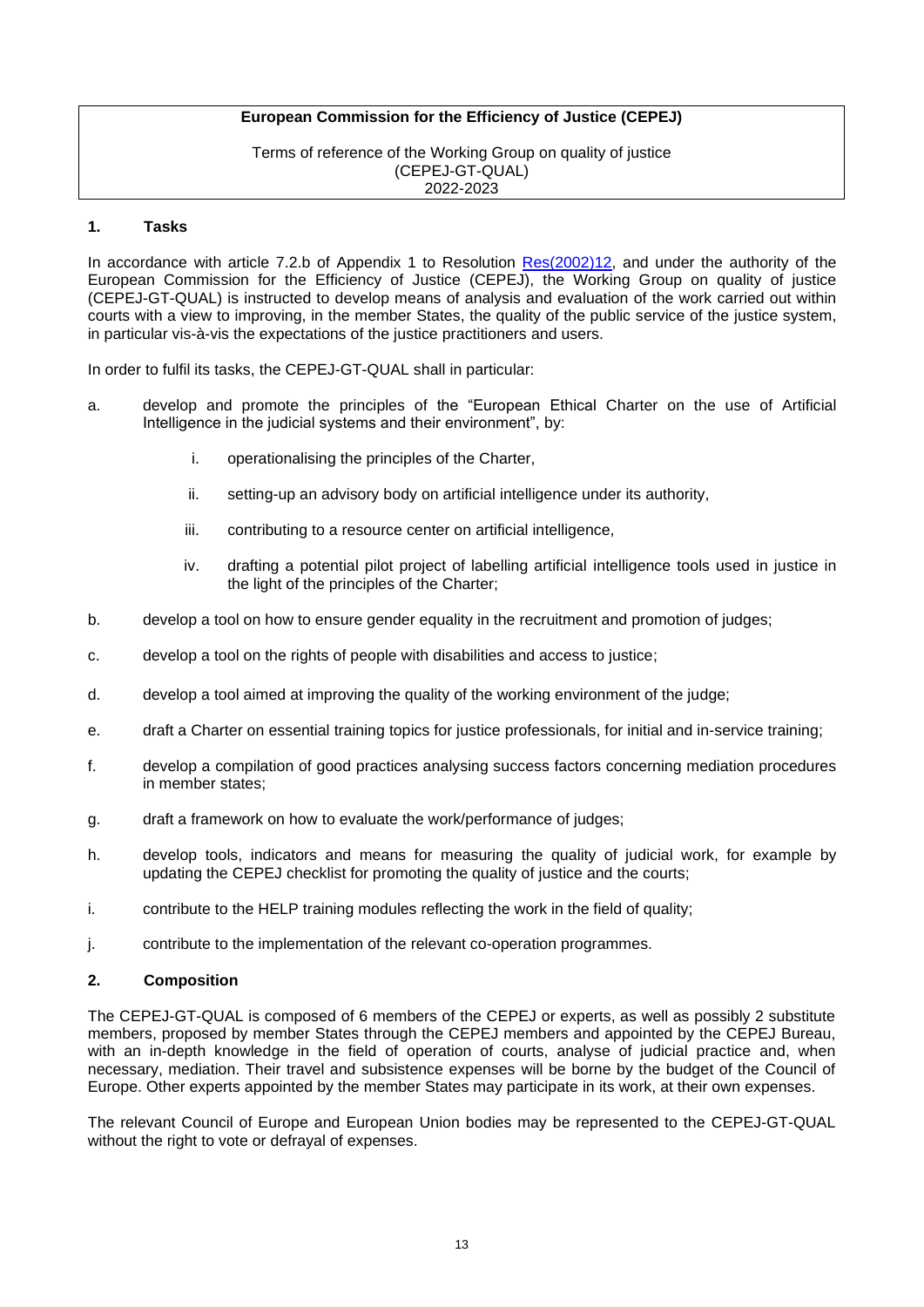The non-governmental organisations granted observer status with the CEPEJ can be invited by the Bureau to participate in the work of the CEPEJ-GT-QUAL, if the Bureau considers their attendance relevant for the quality of the work.

## **3. Working structures and methods**

The CEPEJ-GT-QUAL will organise 4 meetings.

In carrying out its terms of reference, the CEPEJ-GT-QUAL may rely on the CEPEJ Network of Pilot courts.

It will also coordinate its work with other relevant CEPEJ's working groups (namely the CEPEJ-GT-EVAL and the CEPEJ-SATURN and the CEPEJ-GT-CYBERJUST).

It may also seek the advice of external experts and have recourse to studies by consultants.

# **4. Duration**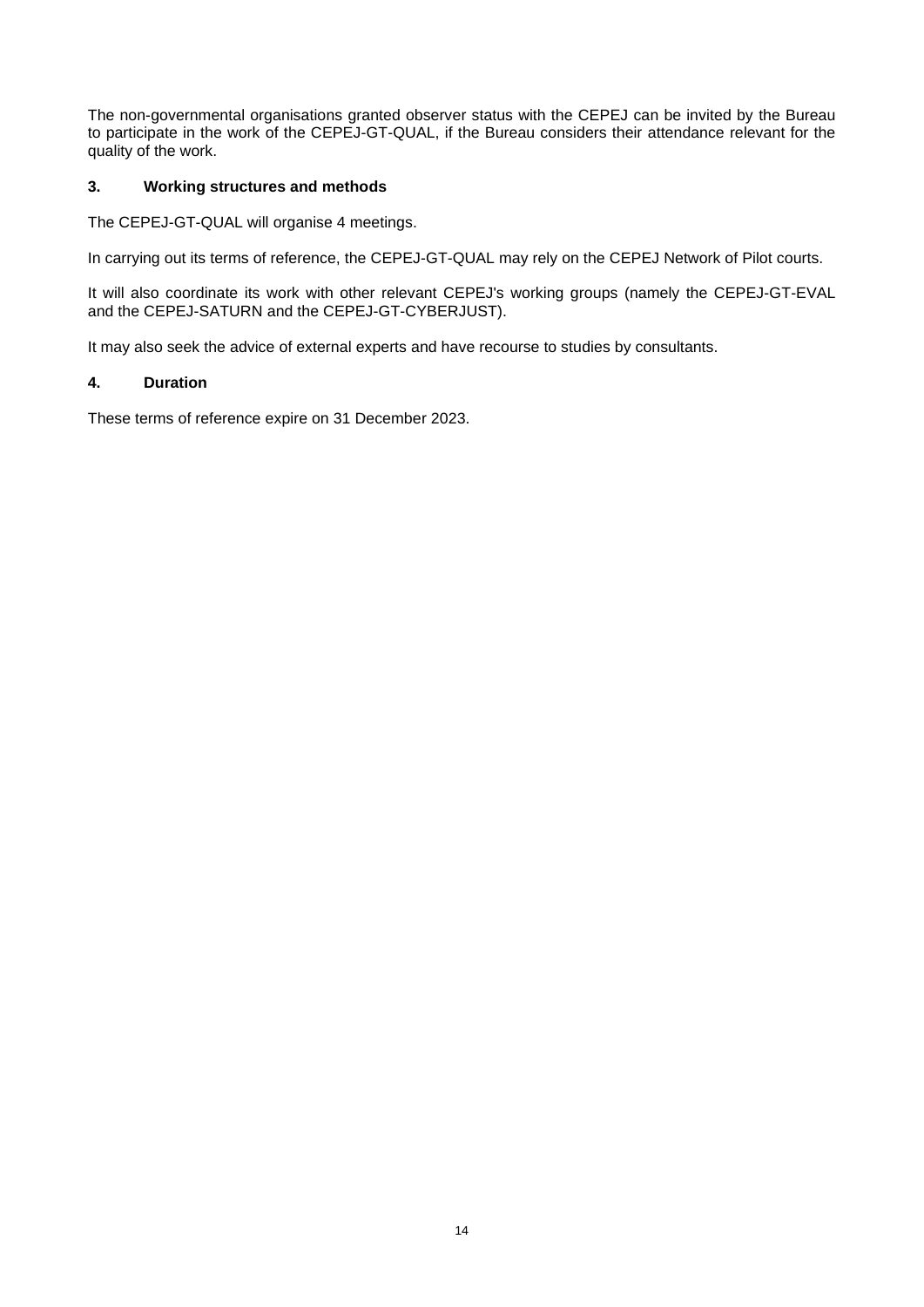Terms of reference of the Working Group on cyberjustice and Artificial Intelligence (CEPEJ-GT-CYBERJUST) 2022-2023

#### **1. Tasks**

In accordance with article 7.2.b of Appendix 1 to Resolution [Res\(2002\)12,](https://search.coe.int/cm/Pages/result_details.aspx?Reference=Res(2002)12) and under the authority of the European Commission for the Efficiency of Justice (CEPEJ), the Working Group on cyberjustice and Artificial Intelligence (CEPEJ-GT-CYBERJUST) is instructed to develop tools with a view to offer a framework and safeguards to member States and justice professionals willing to create or use ICT (information and communication technologies) and/or IA mechanisms in judicial systems in order to improve the efficiency and quality of justice, in coordination with the work of the [European Committee on Legal Co-operation \(CDCJ\)](https://www.coe.int/en/web/cdcj/european-committee-legal-cooperation) and Ad Hoc Committee on Artificial Intelligence (CAHAI).

In order to fulfil its tasks, the CEPEJ-GT-CYBERJUST shall in particular develop concrete tools concerning:

- a. online alternative dispute resolution (ADR)
- b. e-auctions;
- c. public jurisprudence databases (use of metadata and anonymisation);
- d. good governance and management in IT reform projects and their application.

The CEPEJ-GT-CYBERJUST shall also:

- a. contribute to the newly created CEPEJ Resource Centre on Cyberjustice and artificial intelligence, in close cooperation with CEPEJ-GT-QUAL;
- b. develop and steer the European Cyberjustice Network (CEPEJ-ECN);
- c. contribute to the improvement of the Chapter on IT of the Evaluation Scheme in close cooperation with CEPEJ-GT-EVAL;
- d. contribute to the HELP training modules reflecting the work in the field of cyberjustice;
- e. contribute to the implementation of the relevant co-operation programmes.

#### **2. Composition**

The CEPEJ-GT-CYBERJUST is composed of 6 members of the CEPEJ or experts, as well as possibly 2 substitute members, proposed by member States through the CEPEJ members and appointed by the CEPEJ Bureau, with an in-depth knowledge in the field of cyberjustice and IA applied in justice. Their travel and subsistence expenses will be borne by the budget of the Council of Europe. Other experts appointed by the member States may participate in its work, at their own expenses.

The relevant Council of Europe and European Union bodies may be represented to the CEPEJ-GT-CYBERJUST without the right to vote or defrayal of expenses.

The non-governmental organisations granted observer status with the CEPEJ can be invited by the Bureau to participate in the work of the CEPEJ-GT-CYBERJUST, if the Bureau considers their attendance relevant for the quality of the work.